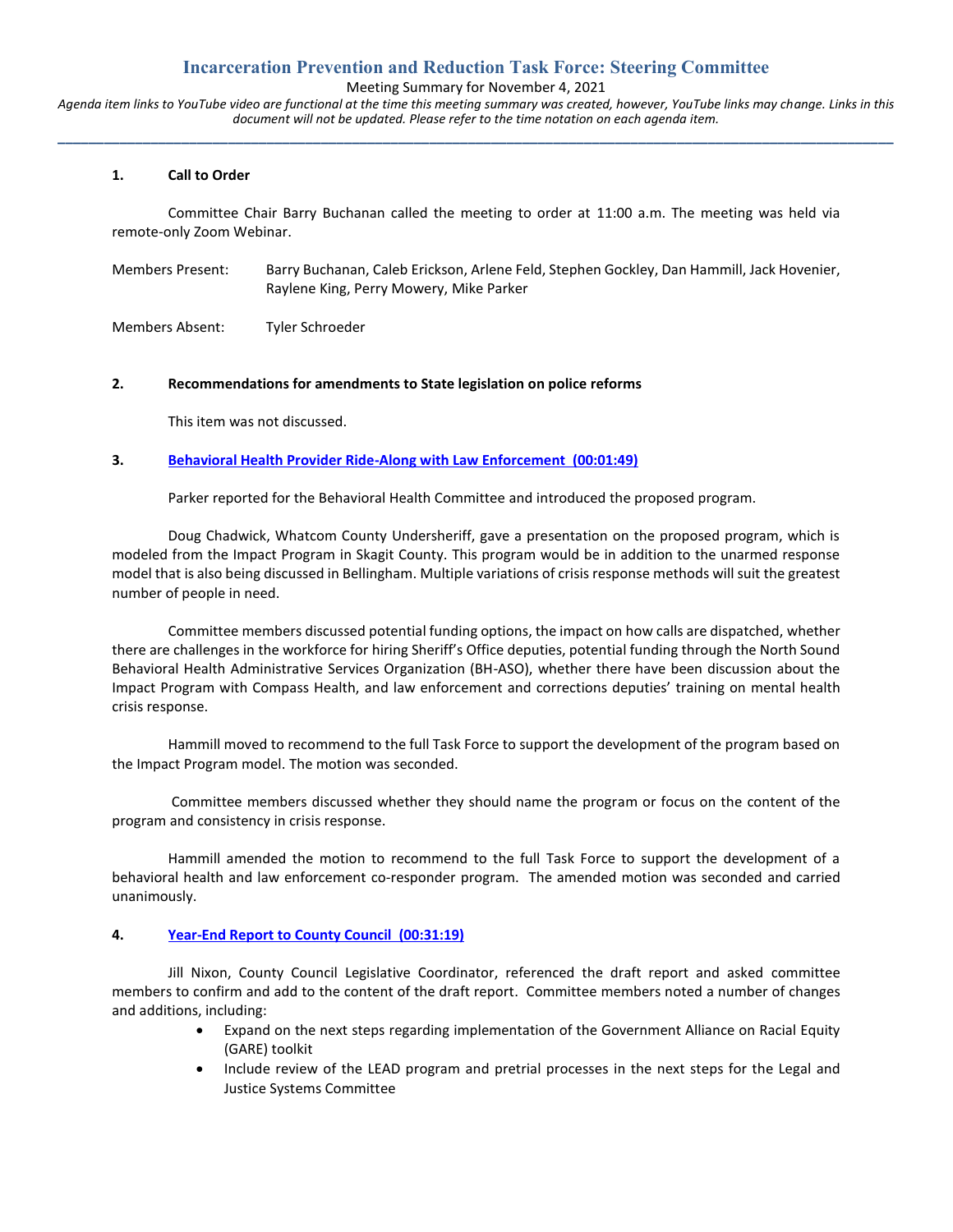# **Incarceration Prevention and Reduction Task Force: Steering Committee**

Meeting Summary for November 4, 2021

*Agenda item links to YouTube video are functional at the time this meeting summary was created, however, YouTube links may change. Links in this document will not be updated. Please refer to the time notation on each agenda item.* **\_\_\_\_\_\_\_\_\_\_\_\_\_\_\_\_\_\_\_\_\_\_\_\_\_\_\_\_\_\_\_\_\_\_\_\_\_\_\_\_\_\_\_\_\_\_\_\_\_\_\_\_\_\_\_\_\_\_\_\_\_\_\_\_\_\_\_\_\_\_\_\_\_\_\_\_\_\_\_\_\_\_\_\_\_\_\_\_\_\_\_\_\_\_\_\_\_\_\_\_\_\_\_\_\_\_\_\_**

- Add a focus on the behavioral health workforce and monitoring emerging problems with new street drug trends in the community in the next steps for the Behavioral Health Committee
- Add next steps for the quarterly Joint Behavioral Health and Legal & Justice Systems Committee meeting that include periodic updates on LEAD and the Ground-level Response and Coordinated Engagement (GRACE) Program, how well law enforcement and behavioral health units are using the Crisis Stabilization Center, and the progress of American Rescue Plan Act (ARPA) funding recommendations.
- A next step for the INDEX Committee would include engaging a data consultant.

Committee members also discussed the unfilled position for a jail behavioral health specialist dedicated to reentry services.

## **5. [Public Health Advisory Board Racial Equity Subcommittee Meeting \(00:47:44\)](https://www.youtube.com/watch?v=lCtZJjK4s6U&t=2864s)**

Gockley, Nixon, and Parker spoke about a recent meeting of a racial equity workgroup of the County's Public Health Advisory Board to address a County Council resolution declaring racism a public health crisis:

- The meeting included representatives of various citizen advisory committees to discuss how they are handling racial equity issues within their advisory committee.
- The Health Department beginning implementation of the goals and tasks outlined in the resolution.
- Outreach and recruiting for all county boards and commissions
- Connecting with the Racial Equity Commission when it is formed
- The variety of different advisory committee subject matter who attended
- The commonalities in barriers experienced by all the advisory committee, such as data, participation, and communication with the public
- Similar needs in multiple committees that will allow them to share options for solutions and potential funding to overcome similar barriers
- The possibility of designated a Task Force representative to attend future meetings of this workgroup
- Expectations that this workgroup would focus on fixing systemic changes, instead of diversifying the membership on and participation with the advisory committees.

## **6. [Items for the next Task Force Agenda \(00:56:03\)](https://www.youtube.com/watch?v=lCtZJjK4s6U&t=3363s)**

Committee members spoke about:

- Potential recommendations from the Prosecutor Richey to clarify recent State legislation, particularly about getting clarity on what is allowed regarding the Involuntary Treatment Act (ITA) and probable cause vs reasonable suspicion
- Invite Chief of Corrections Wendy Jones to talk about the general status update about the jail, including:
	- $\circ$  How the pandemic is slowing things down in terms of jail space and movement to Western State Hospital for the 24 percent of inmates with serious mental illness
	- $\circ$  Factors impacting space constraints in the jail, which include social distancing due to the Covid pandemic, inmates who need to be isolated due to severe mental illness, and court backlog
	- o The complexity of charges for which people are being held
	- Individuals who aren't going to jail, but who should be, including frustration from judges, law enforcement, and court officials due to jail space constraints